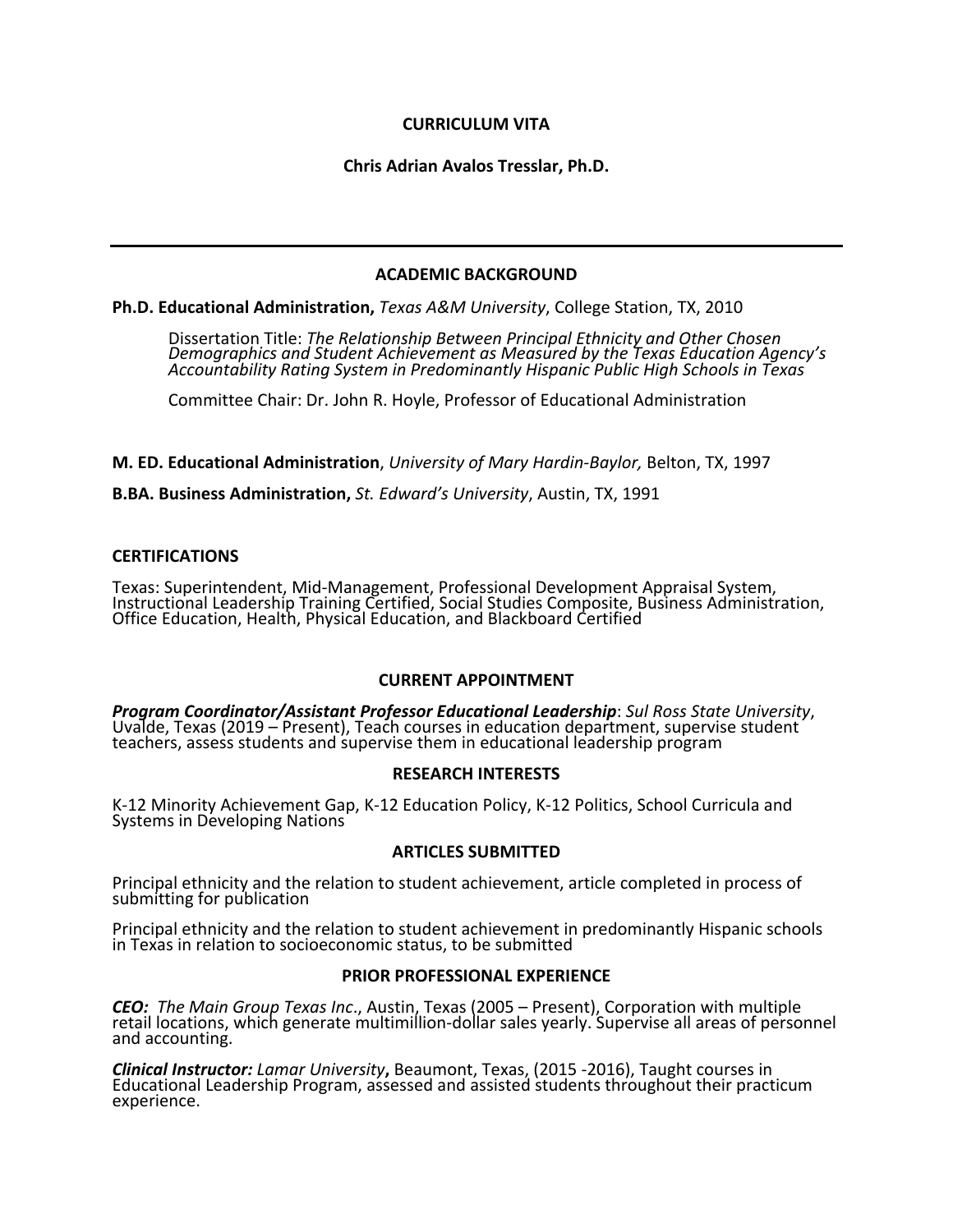**Assistant Professor**: Troy University, Troy, Alabama, (2010-2015), Educational Administration<br>and Leadership and Adult Education, Taught for both Troy University and E – Troy, Fort Walton<br>Beach, Florida. Taught all course several in the Adult Education program, Advised assigned students, Mentored students and<br>supervised internships, Presented several staff development sessions for k-12 schools and supervised internships, Presented several staff development sessions for k-12 schools and worked with Boys and Girls club.

**Campus Administrator**: *Pflugerville I.S.D.*, Pflugerville, TX (2006-2010); Assignments: Grade<br>Level Principal at Hendrickson High School (5A *Recognized M*ajority-Minority Campus), Vice Principal at Westview Middle School, Vice Principal at Provan Center, *Huffman I.S.D.*, Huffman, TX (2005-2006); Assignments: Principal for Freshman Academy, Superintendent Internship

**Campus Administrator**: *Manor I.S.D.,* Manor, TX (1999-2005); Assignments: Principal at Excel<br>High School, Principal at Manor Alternative Placement, Vice Principal at Manor High School (school received only *Recognized* rating), Superintendent Internship, Coached Varity Basketball

**Teacher and Coach**: *Round Rock I.S.D.*, Round Rock, TX (1996-1999); Assignments: Teacher for<br>Business Administration, Social Studies, Life Skills, Coop Office Education, Physical Education, Coordinator for Vocational Coop Program at RROC, Physical Education Teacher and Coach for Middle School at Grisham Middle School Teacher and Coach*: Kingsville I.S.D.,* Kingsville, TX<br>(1994-1995); Assignments: Teacher for Government and Economics, Coach for Football and Basketball

### **PROFESSIONAL ACTIVITIES**

National Society of Hispanic Professionals

Developed and Implemented Professional Learning Communities

Presented Professional Development trainings on multiple k-12 campuses

504 Coordinator on multiple campuses in multiple districts

Superintendent Intern in two districts

Curriculum writer and evaluator for various courses

Special Education department head on multiple campuses in multiple districts, ARD facilitator

Supervised all Core area subjects at middle and high school levels

Texas Teacher Evaluation & Support System appraiser, Professional Development and Appraisal System appraiser, Instructional Leadership Training Certified

Limited English Proficient/English as Second Language Supervisor

Three-Minute Walkthrough Certified

Hiring, Evaluating, and Terminating Employees: professional, paraprofessional, and staff

## **RECORD OF TEACHING**

## *Graduate Courses Taught*

Human Resource Development/Personnel Services

This course focuses on building human resources to support the learning and instructional mission of the school and the attainment of school goals. Topics include: ethical considerations, district policy and its relations to school personnel, confidentiality, employment and personnel law, contracts, teacher development and understanding of motivational theories applied to the school environment.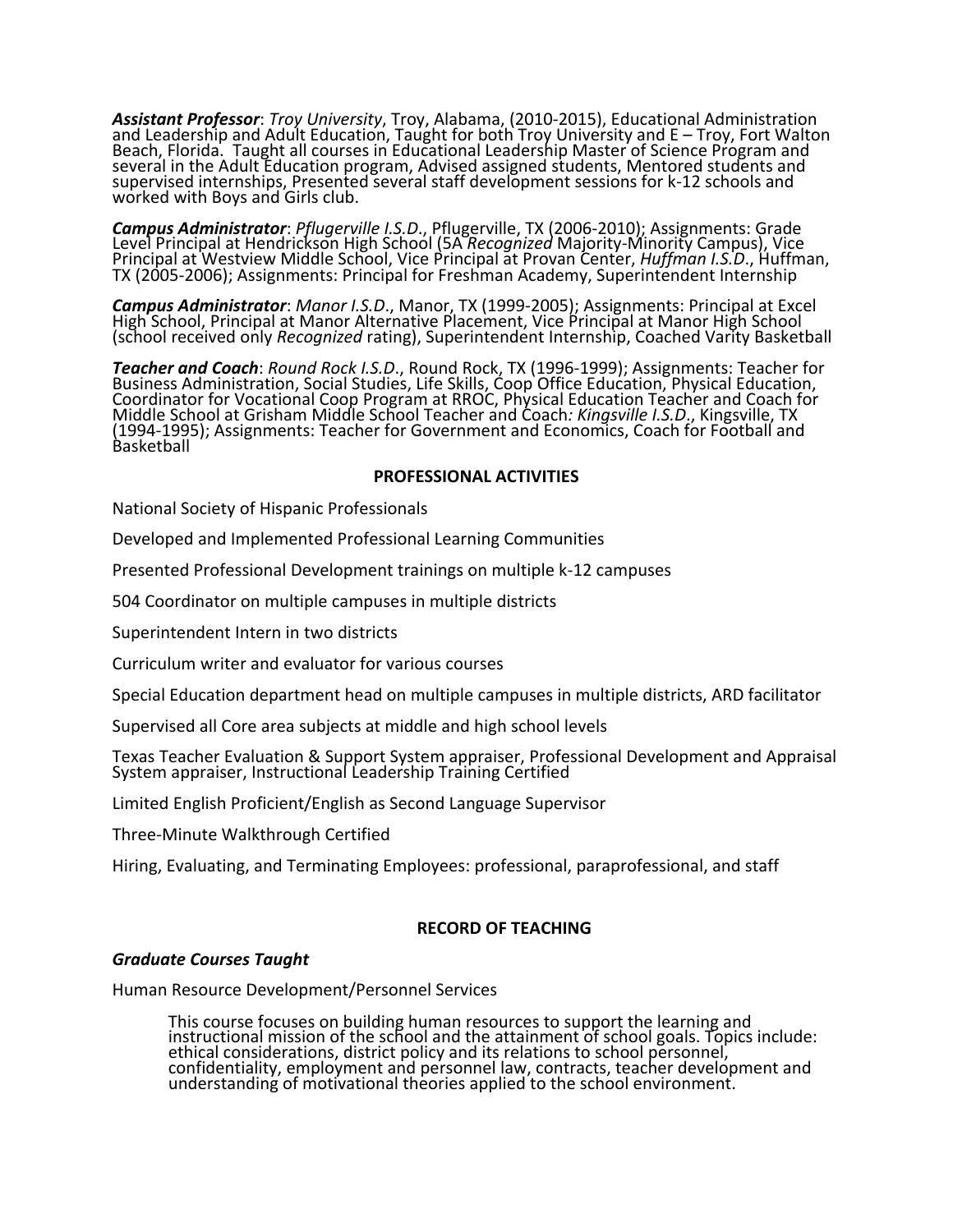### Leadership for Accountability

This course is a study of both short and long range planning and problem solving techniques of effective school leaders. Special emphasis will be given to an individual<br>campus and its relationship to the district planning process. This course is required for the master's of school administration and principal certification.

#### School Law

This course provides educators a foundation to understand the legal and policy<br>dimensions of education. Special emphasis is given to the interpretation of case law,<br>Texas Education Code, and federal and state statutes.

#### Business Procedures

This is a comprehensive course designed to focus on the skills and knowledge needed to conduct and manage business procedures.

### Communication and Problem Solving for Administrators

This course is designed to develop communication and problem solving skills required for effective leadership of people, processes, and organizations. Emphasis will be placed on verbal, interpersonal, and written communication, group dynamics, conflict resolution and consensus building. Special attention will be given to working diverse populations.

### Special Topics in Educational Leadership

A seminar concerned with an in-depth examination of one topic that is acutely<br>important to educational leadership. Students are expected to use primary resources, journals, Internet to research and discuss the topic. The primary format of the class will be discussion, although group exercises, individual presentations and written responses will also be used.

#### Educational Evaluation

This course focuses on basic statistical processes and measures used in education. It provides an opportunity for the student to analyze a variety of standardized prognostic, diagnostic, and achievement tests and to evaluate teacher-made tests and other measuring devices.

#### Internship in Educational Administration I & II, Practicum I & II

The purpose of this course is to provide students with school-based administrative experience in elementary, middle and secondary grades, as well as central office support functions. Full-time university educational administration faculty and local<br>public school supervisors oversee the intern to ensure field experience is acquired in the<br>areas of curriculum, instruction, student serv school and community relations, management skills, and legal responsibilities.